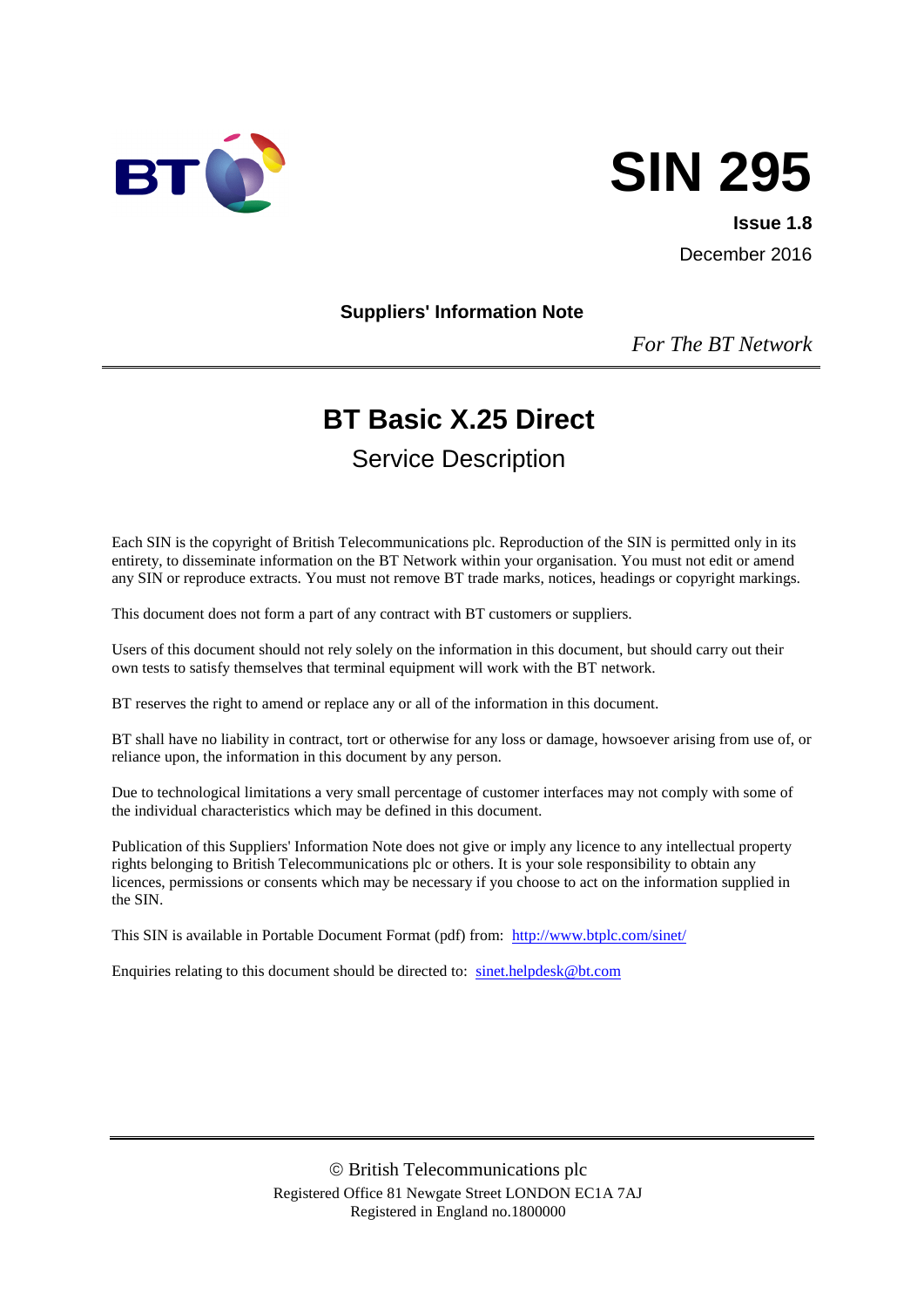#### **CONTENTS**

| 1.           |       |  |
|--------------|-------|--|
| 2.           |       |  |
| 3.           |       |  |
| 3.1          |       |  |
| 3.2          |       |  |
| 3.3          |       |  |
|              | 3.3.1 |  |
|              | 3.3.2 |  |
|              | 3.3.3 |  |
| 3.4          |       |  |
| 3.5          |       |  |
|              | 3.5.1 |  |
|              | 3.5.2 |  |
| $\mathbf{4}$ |       |  |
| 4.1          |       |  |
| 4.2          |       |  |
|              |       |  |
| 5.           |       |  |
| 6.           |       |  |
| 7.           |       |  |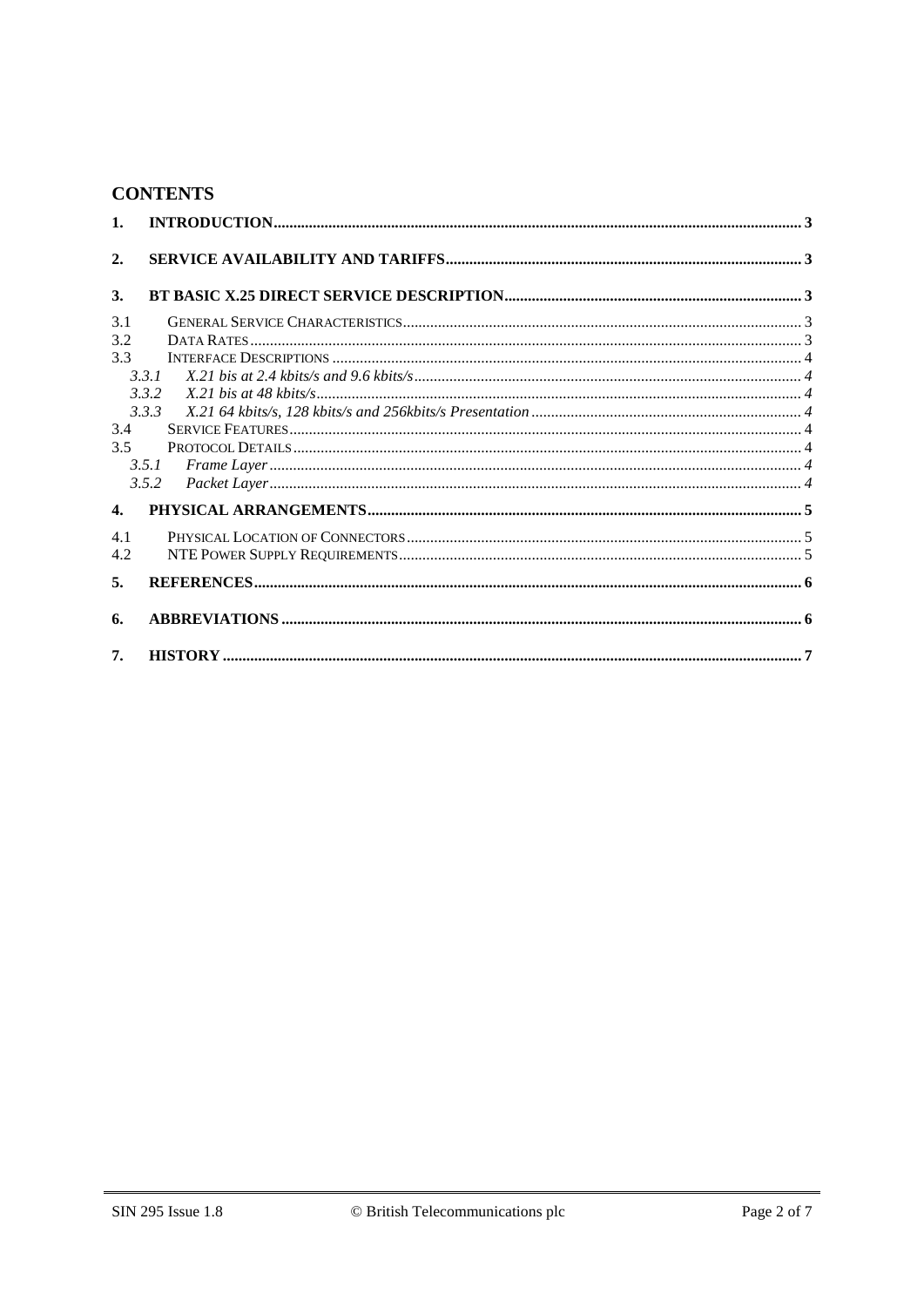## **Note: This product was Withdrawn From New Supply in Dec 2008. It is no longer available for new customers**

# **1. Introduction**

This Suppliers Information Note (SIN) describes the BT Basic X25 Direct Service. This document provides information about the service for use by Customer Premises Equipment (CPE) manufacturers and developers.

# **2. Service Availability and Tariffs**

BT Basic X.25 Direct is available (where capacity exists) in mainland Britain and Northern Ireland. Connection to the service is only available in the UK (Connections in Hull and the Channel Islands are provided by the respective Regional Operators). Calls may be made to public X.25 networks around the world, at time of writing over 200 networks can be reached in more than 100 countries from the BT Data Network.

For further information, please contact the BT Convergent Solutions Helpdesk, as listed at <http://www.btplc.com/sinet/>

If you have enquiries relating to this document, then please contact us at: [sinet.helpdesk@bt.com](mailto:sinet.helpdesk@bt.com)

# **3. BT Basic X.25 Direct Service Description**

# **3.1 General Service Characteristics**

The BT Basic X.25 Direct Service provides transport of X.25 packets between X.25 endpoints. The service offers a Switched Virtual Circuit (SVC) between two X.25 Data Terminating Equipment (DTE) points. A DTE will support SVC incoming, SVC outgoing or SVC bothway connections.

# **3.2 Data Rates**

The BT Basic X.25 Direct Service conforms to the ITU-T Recommendation X.25<sup>[\[4\]](#page-5-0)</sup> 1984. The service provides support of data applications at the following rates:

| Rate          | Interface |
|---------------|-----------|
| 2.4 kbits/sec | V.24      |
| 9.6 kbits/sec | V.24      |
| 48 kbits/sec  | V.35      |
| 64 kbits/sec  | X.21      |
| 128 kbits/sec | X.21      |
| 256 kbits/sec | X.21      |

Note – Not all above data rate options are available for new orders due to withdrawal of low speed service types from portfolios.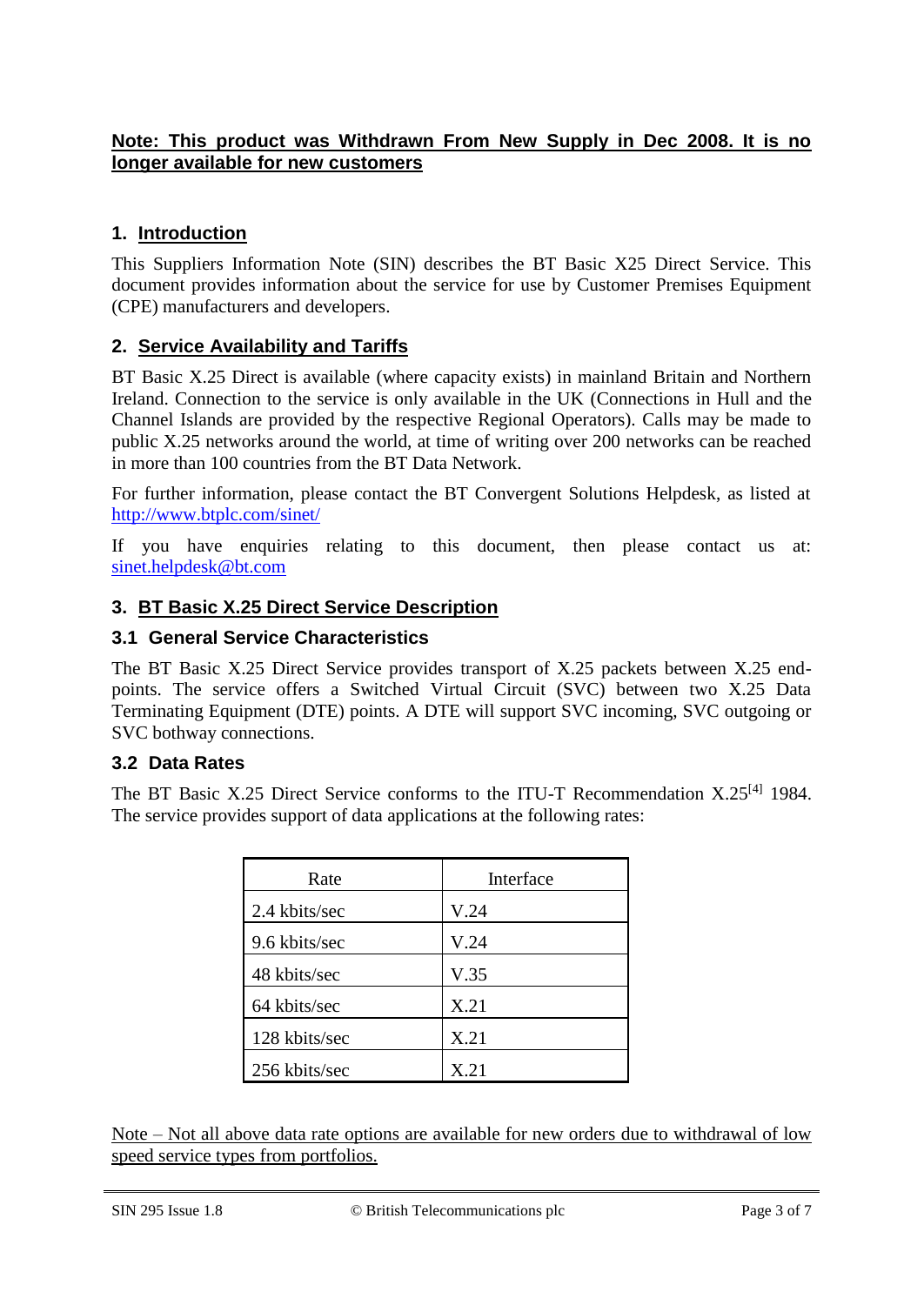# **3.3 Interface Descriptions**

The service supports the following types of customer interface

Note – Not all data rate options are available for new orders due to withdrawal of low speed service types from portfolios.

# **3.3.1 X.21 bis at 2.4 kbits/s and 9.6 kbits/s**

This option provides an ITU-T Recommendation X.21 bis (V.24) interface at 2.4 kbits/s and/or 9.6 kbits/. The interchange circuits for this interface are defined in ITU-T Recommendation  $V.24^{[5]}$  $V.24^{[5]}$  $V.24^{[5]}$  with the electrical characteristics specified in ITU-T Recommendation V.28<sup>[\[6\]](#page-5-2)</sup>. BS ISO 2110:1989<sup>[\[2\]](#page-5-3)</sup> defines the mechanical connector arrangements and the pole assignments.

# **3.3.2 X.21 bis at 48 kbits/s**

This option provides an ITU-T Recommendation X.21bis (V.35) interface at 48 kbits/s. Electrical characteristics for this interface are specified in ITU-T Recommendation V.11<sup>[\[7\]](#page-5-4)</sup> and ISO/IEC 2593:1993 $^{[1]}$  $^{[1]}$  $^{[1]}$  defines the mechanical connector and pole arrangements.

# **3.3.3 X.21 64 kbits/s, 128 kbits/s and 256kbits/s Presentation**

This option provides an ITU-T Recommendation  $X.21^{[8]}$  $X.21^{[8]}$  $X.21^{[8]}$  interface at 64 kbits/s. Electrical characteristics for this interface are specified in ITU-T Recommendation X.27 (V.11)<sup>[\[9\]](#page-5-7)</sup> and ISO 4903:1989<sup>[\[3\]](#page-5-8)</sup> defines the mechanical connector and pole arrangements.

# **3.4 Service Features**

- Multiline this is where more than one access line may share a common Network User Address (NUA).
- Packet format as described in ITU-T Recommendation X.25 1984<sup>[\[4\]](#page-5-0)</sup>.
- Facilities supported by the service are listed below, and are described in ITU-T Recommendation X.25 1980<sup>[\[4\]](#page-5-0)</sup>.
	- Packet Size Negotiation (valid range 128-1024 bytes)
	- Window Size Negotiation (valid range 2-7)
	- Fast Select
	- Closed user Group
	- Reverse Charging
	- Call Redirection

In addition the throughput class facility will be accepted by the network, but not acted upon.

# **3.5 Protocol Details**

# **3.5.1 Frame Layer**

Frame Addressing.

Frame addressing is as defined in ITU-T Recommendation X.25 1984<sup>[\[4\]](#page-5-0)</sup>.

# **3.5.2 Packet Layer**

#### **Call request**.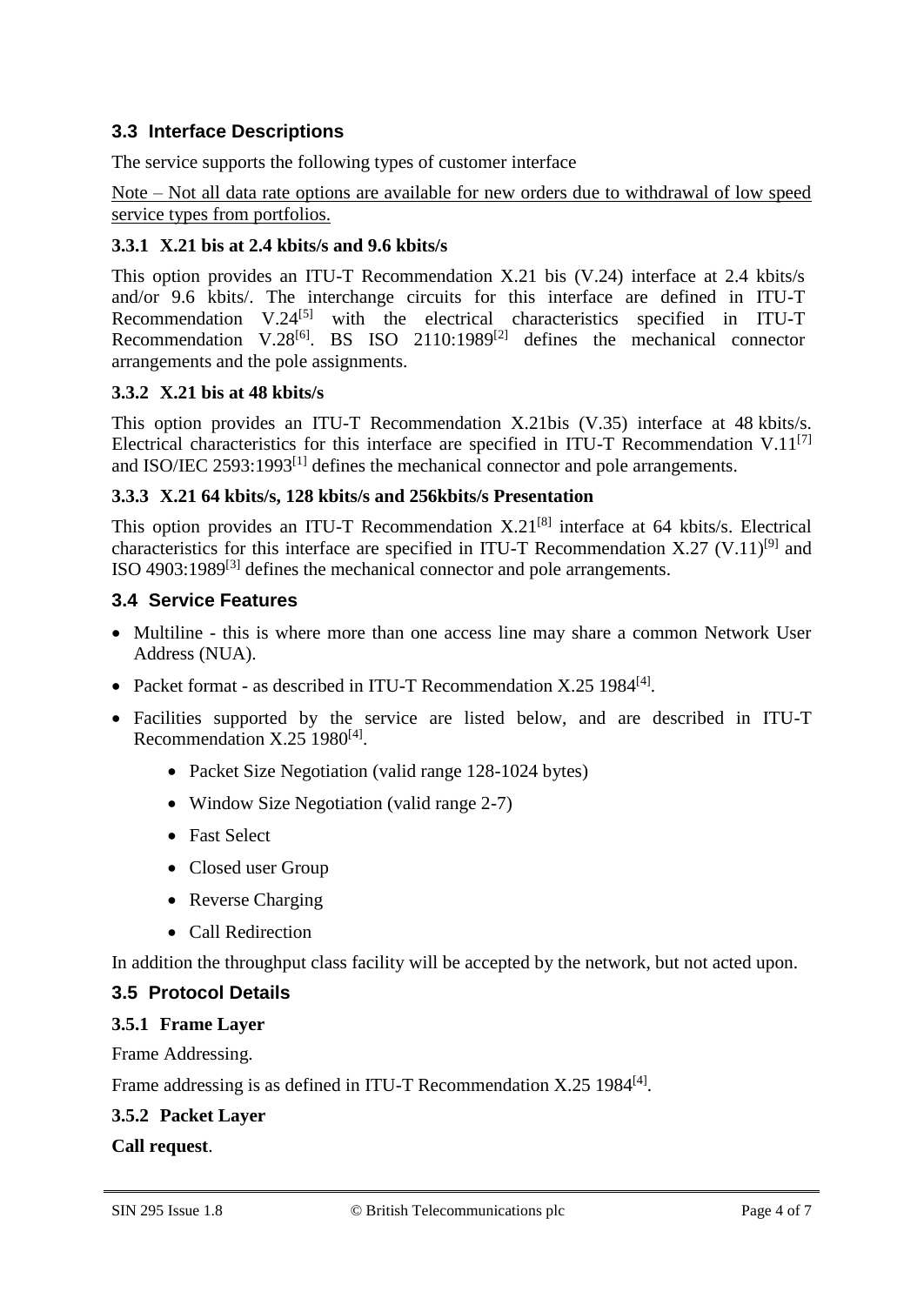The customer equipment should send in a call request to the network, specifying the destination address. If the calling address is specified, the network will validate it against the NUA assigned to that line. If there is a mismatch, the call will be cleared by the network. Otherwise the call will be routed to the called address specified. If the calling address is not specified, then the network will insert the address associated with that port.

## **Packet Addressing**.

The addressing structure of the network will follow ITU-T Recommendation X.121. The Data Network Identification Code (DNIC) for the service will be 2342. The Network User Addresses (NUAs) will be 12 digits long including DNIC. Two further digits (the subaddress) may be used and these will be passed transparently by the network for use by the customer equipment. The NUA is assigned by BT at the time of service provision.

#### **Clearing.**

Network clear causes will be as specified in ITU-T Recommendation X.25 1980. User equipment should generate clears with Cause Code 00.

#### **Flow Control**

Packet and Frame level flow control is as defined in ITU-T Recommendation 1980.

#### **4. Physical Arrangements**

#### **4.1 Physical Location of Connectors**

The Network Termination Point (NTP) is located at the connector on the BT Network Terminating Equipment (NTE) with a plug (male) on the customer side as described in the relevant part of Section 3.

#### **4.2 NTE Power Supply Requirements**

Various types of NTE maybe installed, these require an a.c. mains power source. Power consumption varies, dependent on type of NTE, between 5 Watts and 20 Watts.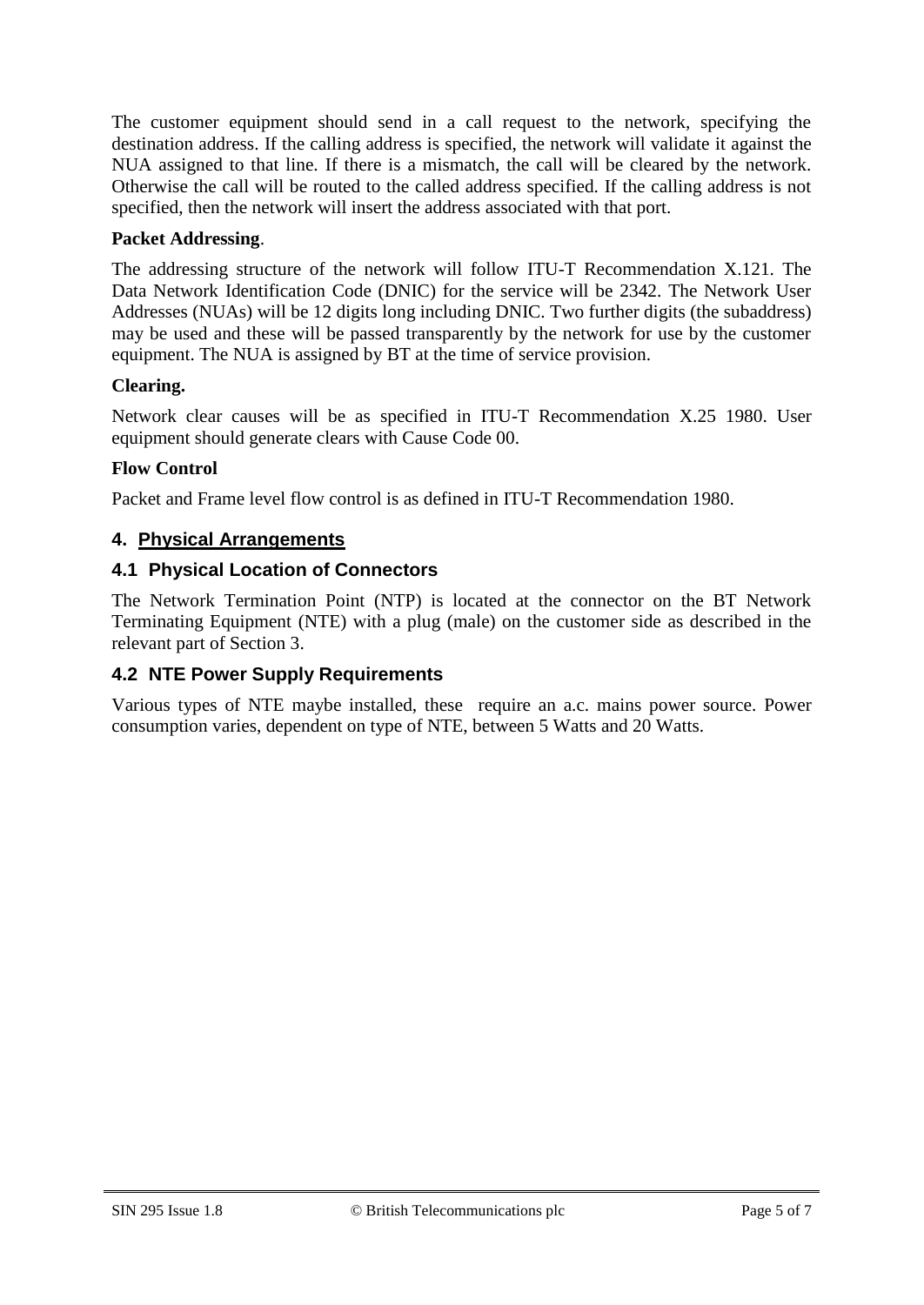# **5. References**

# **International Standards Organisation Standards:**

<span id="page-5-5"></span>

| $\vert$ [1] | ISO/IEC<br>2593 | Information Technology - Telecommunications and 1993<br>information exchange between systems - 34-pole<br>DTE/DCE interface connector and contact number<br>assignments. |  |
|-------------|-----------------|--------------------------------------------------------------------------------------------------------------------------------------------------------------------------|--|
|-------------|-----------------|--------------------------------------------------------------------------------------------------------------------------------------------------------------------------|--|

#### **British Standards:**

<span id="page-5-3"></span>

| $[2]$             | BS ISO 2110   Information Technology - Data communication -   1980<br>25-pole DTE/DCE interface connector and contact<br>number assignments. |  |
|-------------------|----------------------------------------------------------------------------------------------------------------------------------------------|--|
| $\lceil 3 \rceil$ | BS ISO 4903   15 Pole DTE/DCE Interface Connector and Contact   1989<br>Number Assignments.                                                  |  |

#### <span id="page-5-8"></span>**ITU-T Recommendation:**

<span id="page-5-4"></span><span id="page-5-2"></span><span id="page-5-1"></span><span id="page-5-0"></span>

| [4]               | X.25        | Interface between data terminal equipment (DTE)<br>and data circuit-terminating equipment (DCE) for<br>terminals operating in the packet mode and<br>connected to the public data networks by dedicated<br>circuit. | 1984          |
|-------------------|-------------|---------------------------------------------------------------------------------------------------------------------------------------------------------------------------------------------------------------------|---------------|
| $\lceil 5 \rceil$ | V.24        | List of definitions for interchange circuits between<br>data terminal equipment (DTE) and data circuit-<br>terminating equipment (DCE).                                                                             | 1988          |
| [6]               | V.28        | Electrical characteristics for unbalanced double-<br>current interchange circuits.                                                                                                                                  | 1988          |
| $[7]$             | V.11        | Electrical characteristics for balanced double-current<br>interchange circuits for general use with integrated<br>circuit equipment<br>in<br>the<br>field<br>of<br>data<br>communications.                          | 1988          |
| [8]               | X.21        | Interface between Data Terminal Equipment and<br>Data Circuit-terminating Equipment for synchronous<br>operation on public data networks.                                                                           | Sept.<br>1992 |
| [9]               | X.27 (V.11) | Electrical characteristics for balanced double-current<br>interchange circuits for general use with integrated<br>circuit equipment<br>field<br>in<br>the<br>of<br>data<br>communications.                          | 1988          |

<span id="page-5-7"></span><span id="page-5-6"></span>For further information or copies of referenced sources, please see document sources at <http://www.btplc.com/sinet/>

# **6. Abbreviations**

| <b>BS EN</b> | British Standard European Norm                         |
|--------------|--------------------------------------------------------|
| <b>BTNR</b>  | <b>British Telecommunications Network Requirements</b> |